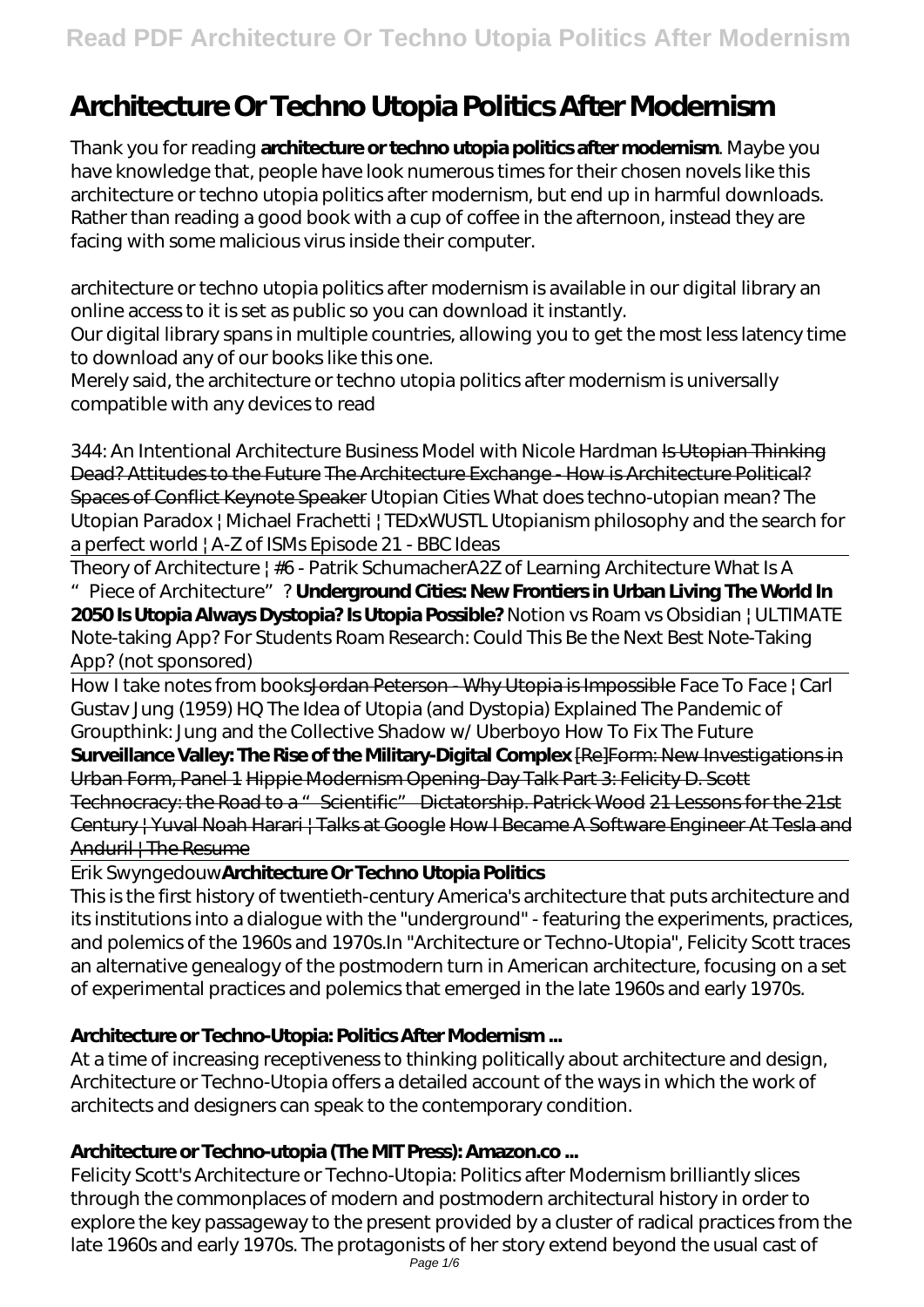## characters.

## **Architecture or Techno-Utopia | The MIT Press**

Shop for Architecture or Techno-utopia Politics after Modernism from WHSmith. Thousands of products are available to collect from store or if your order's over £20 we'll deliver for free.

## **Architecture or Techno-utopia Politics after Modernism by ...**

Architecture or Techno-Utopia: Politics After Modernism by. Felicity D. Scott. 4.16 · Rating details · 32 ratings · 2 reviews The first history of twentieth-century America's architecture that puts architecture and its institutions into a dialogue with the

"underground"—featuring the experiments, practices, and polemics of the 1960s ...

## **Architecture or Techno-Utopia: Politics After Modernism by ...**

At a time of increasing receptiveness to thinking politically about architecture and design, Architecture or Techno-Utopia offers a detailed account of the ways in which the work of architects and designers can speak to the contemporary condition.

## **Architecture or Techno-utopia: Politics after Modernism ...**

architecture or techno utopia felicity scott traces an alternative genealogy of the postmodern turn in american architecture focusing on a set of experimental practices and polemics that emerged in the late 1960s and early 1970s architecture or techno utopia politics after modernism by felicity d scott 416

## **Architecture Or Techno Utopia Politics After Modernism [EPUB]**

Architecture or Techno-Utopia: Politics after Modernism is a book written by Felicity Scott and published in 2007 by the MIT Press. She is director of the new program at Columbia University in Critical, Curatorial and Conceptual Practices in Architecture. This book is a historical exploration and analysis of the evolution of the political ideology that functioned as a motor for architecture since the  $1930^\circ$  s.

## **# ARCHITECTURAL THEORIES /// Architecture or Techno-Utopia ...**

Technological utopianism (often called techno-utopianism or technoutopianism) is any ideology based on the premise that advances in science and technology could and should bring about a utopia, or at least help to fulfill one or another utopian ideal. A techno-utopia is therefore an ideal society, in which laws, government, and social conditions are solely operating for the benefit and well-being of all its citizens, set in the near- or far-future, as advanced science and technology will ...

## **Technological utopianism - Wikipedia**

Press \*, felicity scotts architecture or techno utopia politics after modernism brilliantly slices through the commonplaces of modern and postmodern architectural history in order to explore the key passageway to the present provided by a cluster of radical practices from the late 1960s and early

## **Architecture Or Techno Utopia Politics After Modernism Mit ...**

architecture or techno utopia politics after modernism brilliantly slices through the commonplaces of modern and postmodern architectural history in order to explore the key passageway to the present provided by a cluster of radical practices from the late 1960s and early 1970s the protagonists of her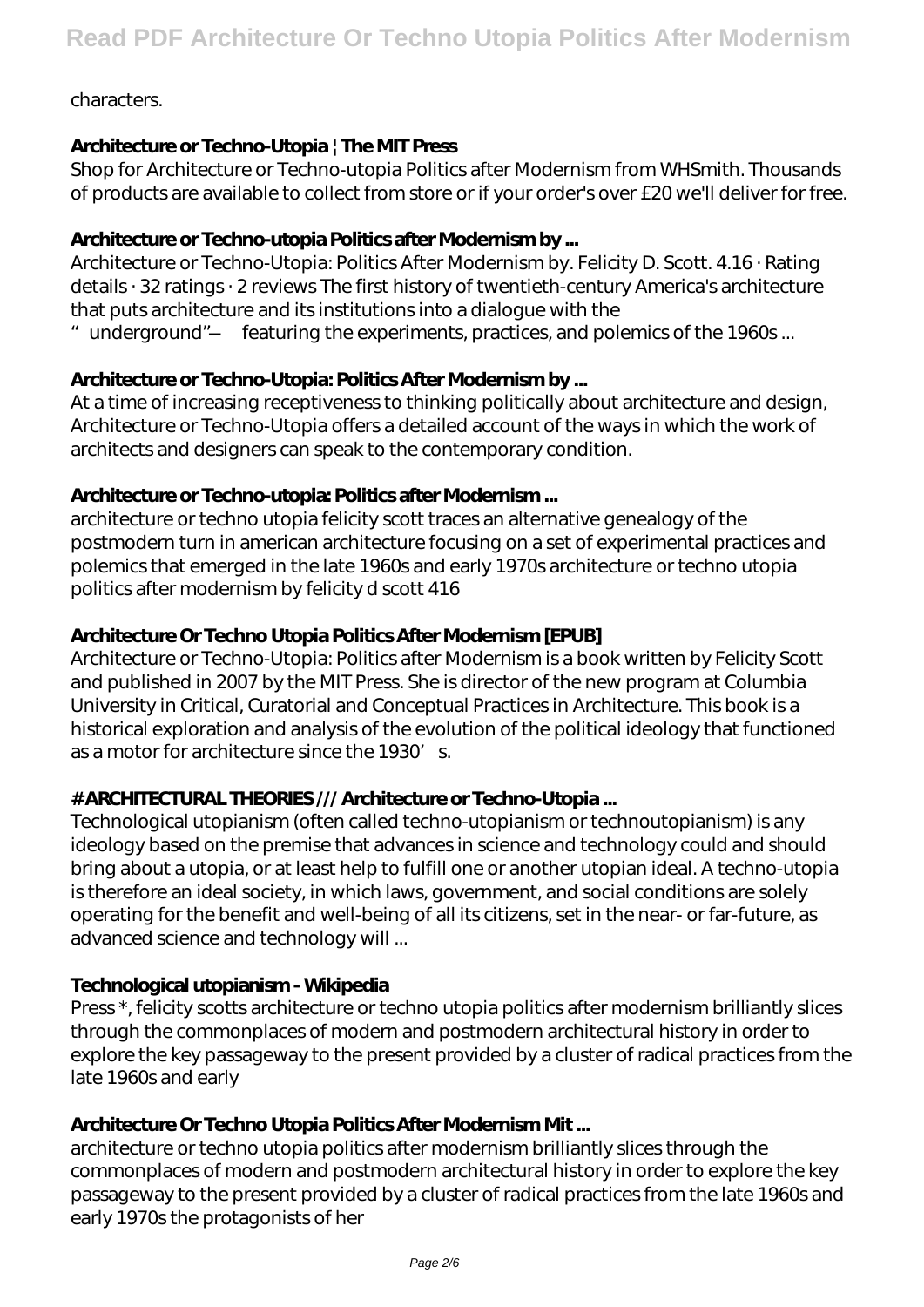## **Architecture Or Techno Utopia Politics After Modernism**

architecture or techno utopia politics after modernism brilliantly slices through the commonplaces of modern and postmodern architectural history in order to explore the key passageway to the present provided by a cluster of radical practices from the late 1960s and early 1970s the protagonists of her

## **Architecture Or Techno Utopia Politics After Modernism ...**

The first history of twentieth-century America' sarchitecture that puts architecture and its institutions into a dialogue with the "underground"-featuring the experiments, practices, and polemics of the 1960s and 1970s.In Architecture or Techno-Utopia, Felicity Scott traces an alternative genealogy of the postmodern turn in American architecture, focusing on a set of experimental practices and polemics that emerged in the late 1960s and early 1970s.

## **Felicity D. Scott Architecture or Techno-utopia Politics ...**

Jul 11, 2020 Contributor By : Cao Xueqin Ltd PDF ID 064d61af architecture or techno utopia politics after modernism mit press pdf Favorite eBook Reading architecture focusing on a set of exper in architecture or techno utopia felicity scott traces an

#### **Architecture Or Techno Utopia Politics After Modernism Mit ...**

Jun 27, 2020 Contributor By : Ian Fleming Ltd PDF ID 064d61af architecture or techno utopia politics after modernism mit press pdf Favorite eBook Reading mit press in 2007 and another book living archive 7 ant farm appeared on actar editorial in may 2008

Felicity Scott traces an alternative genealogy of the postmodern turn in American architecture, focusing on a set of experimental practices and polemics that emerged in the late 1960s and early 1970s.

Revisiting an era when the discipline of architecture staked out a role in global environmental governance and the biopolitical management of populations. In Outlaw Territories, Felicity Scott traces the relation of architecture and urbanism to human unsettlement and territorial insecurity during the 1960s and 1970s. Investigating a set of responses to the growing urban unrest in the developed and developing worlds, Scott revisits an era when the discipline of architecture staked out a role in global environmental governance and the biopolitical management of populations. She describes architecture's response to the displacement of persons brought on by migration, urbanization, environmental catastrophe, and warfare, and she traces architecture's relationship to the material, environmental, psychological, and geopolitical transformations brought on by postindustrial technologies and neoliberal capitalism after World War II. At the height of the U.S.-led war in Vietnam and Cambodia, with ongoing decolonization struggles in many parts of the world, architecture not only emerged as a target of political agitation because of its inherent normativity but also became heavily enmeshed with military, legal, and humanitarian apparatuses, participating in scientific and technological research dedicated to questions of international management and security. Once architecture became aligned with a global matrix of forces concerned with the environment, economic development, migration, genocide, and war, its role shifted at times toward providing strategic expertise for institutions born of neoliberal capitalism. Scott investigates this nexus and questions how and to what ends architecture and the environment came to be intimately connected to the expanded exercise of power within the shifting geopolitical frameworks at this time.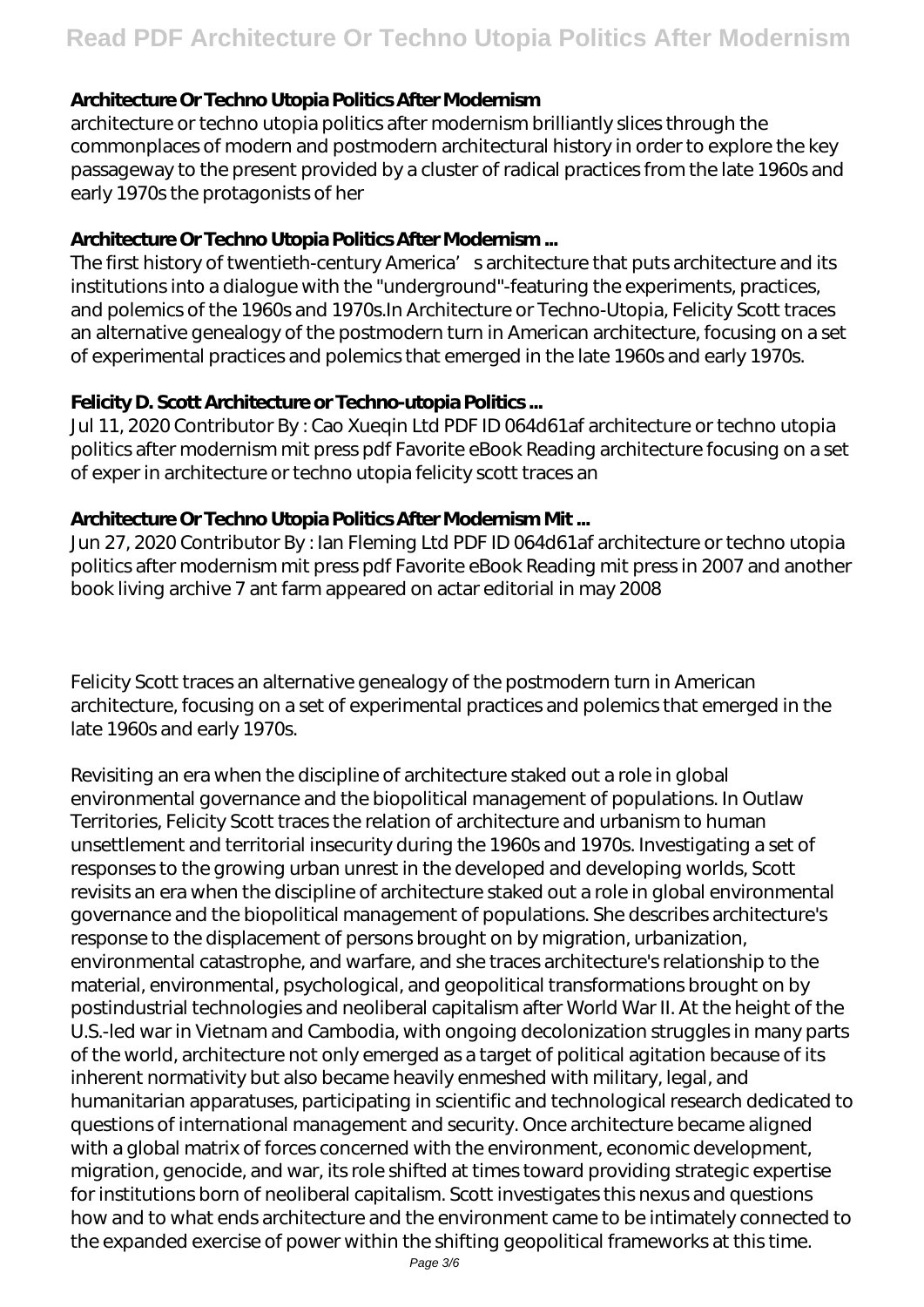This book is about a lost world, albeit one less than 50 years old. It is the story of a grand plan to demolish most of Whitehall, London' shistoric government district, and replace it with a ziggurat-section megastructure built in concrete. In 1965 the architect Leslie Martin submitted a proposal to Charles Pannell, Minister of Public Building and Works in Harold Wilson' s Labour government, for the wholesale reconstruction of London's

'Government Centre'. Still reeling from war damage, its eighteenth- and nineteenthcentury palaces stood as the patched-up headquarters of an imperial bureaucracy which had once dominated the globe. Martin' splan - by no means modest in conception, scope or scale - proposed their replacement with a complex that would span the roads into Parliament Square, reframing the Houses of Parliament and Westminster Abbey. The project was not executed in the manner envisaged by Martin and his associates, although a surprising number of its proposals were implemented. But the un-built architecture is examined here for its insights into a distinctive moment in British history, when a purposeful technological future seemed not just possible but imminent, apparently sweeping away an anachronistic Edwardian establishment to be replaced with a new meritocracy forged in the white heat of technology'. The Whitehall plan had implications well beyond its specific site. It was imagined by its architects as a scientific investigation into ideal building forms for the future, an important development in their project to unify science and art. For the political actors, it represented a tussle between government departments, between those who believed that Britain needed to discard much of its Victorian and Edwardian decoration in the name of 'professionalization' and those who sought to preserve its ornate finery. Demolishing Whitehall investigates these tensions between ideas of technology and history, science and art, socialism and el

Outlaw Territories: Environments of Insecurity/Architectures of Counterinsurgency traces the relations of architecture and urbanism to forms of human unsettlement and territorial insecurity during the 1960s and '70s. Investigating a set of responses to the growing urban unrest in the developed and developing worlds, Outlaw Territories revisits an era when the discipline of architecture staked out a role in global environmental governance and the biopolitical management of populations. Felicity D. Scott demonstrates how architecture engaged the displacement of persons brought on by migration, urbanization, environmental catastrophe, and warfare, and at the same time how it responded to the material, environmental, psychological, and geopolitical transformations brought on by postindustrial technologies and neoliberal capitalism after World War II. At the height of the US–led war in Vietnam and Cambodia, and ongoing decolonization struggles in many parts of the world, architecture not only emerged as a target of political agitation on account of its inherent normativity but also became heavily imbricated within military, legal, and humanitarian apparatuses, and scientific and technological research dedicated to questions of international management and security. Once architecture became aligned with a global matrix of forces concerned with the environment, economic development, migration, genocide, and war, its conventional role did not remain unchallenged but shifted at times toward providing strategic expertise for institutions responding to transformations born of neoliberal capitalism. Outlaw Territories interrogates this nexus, and questions how and to what ends architecture and the environment came to be intimately connected to the expanded exercise of power within shifting geopolitical frameworks of this time.

Ethno-Architecture and the Politics of Migration explores the interface between migration and architecture. Cities have been substantially affected by transnational migration but the physical manifestations of migration in architecture – and its effect on streetscape,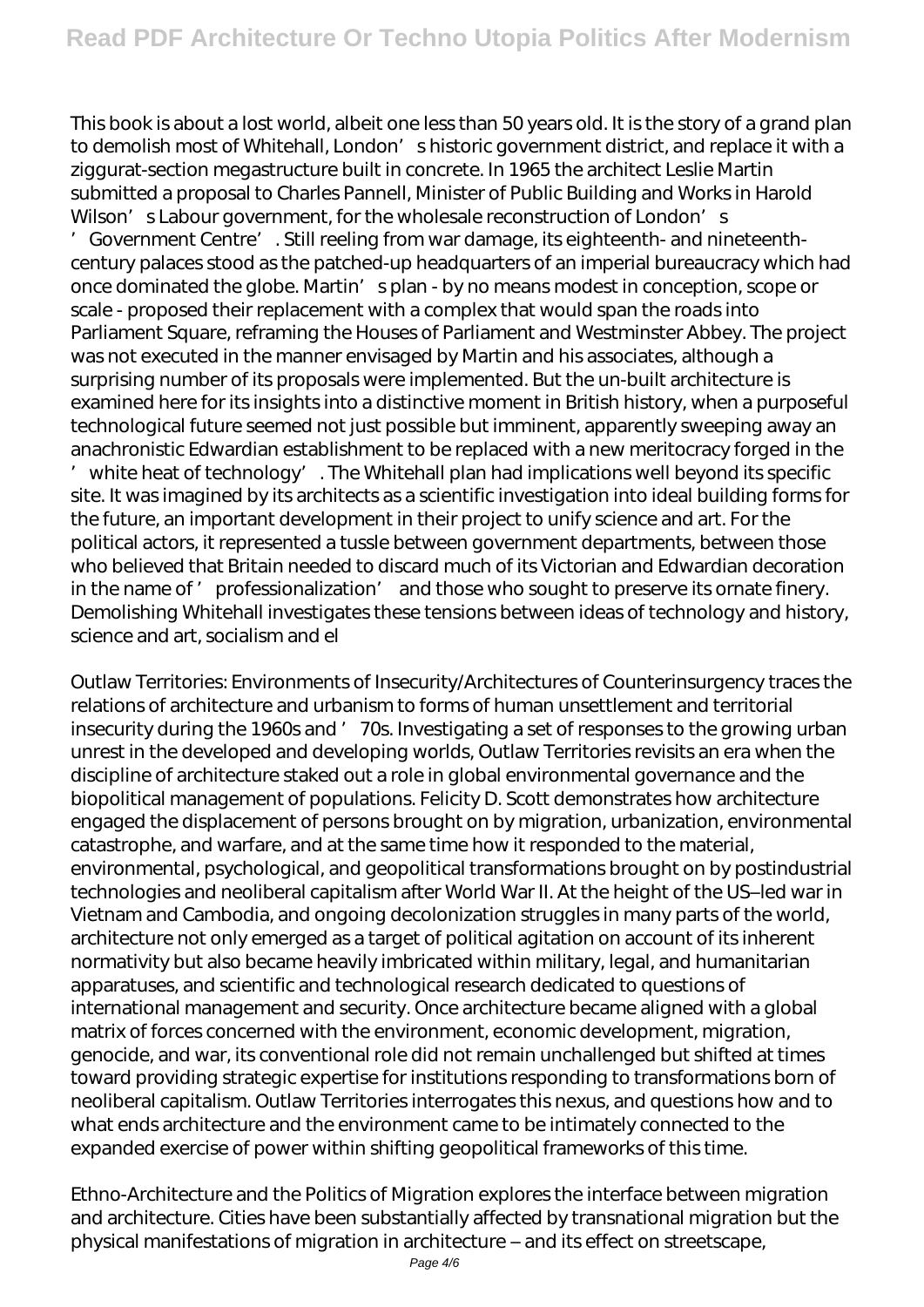neighbourhood and city – have so far been understudied. This contributed volume examines how migrants interact with, adapt, and construct new architecture. Looking at the physical, urban and cultural impact of these changes on a variety of sites, the authors explore architecture as an identity category and investigate what buildings and places associated with migration tell us about central questions of belonging, culture, community, and home in regions such as North America, Australia and the UK. An important contribution to debates on place identity and the transformation of places as a result of mobility and globalised economies in the 21st century.

Architecture and Utopia leads the reader beyond architectural form into a broader understanding of the relation of architecture to society and the architect to the workforce and the marketplace. Written from a neo-Marxist point of view by a prominent Italian architectural historian, Architecture and Utopia leads the reader beyond architectural form into a broader understanding of the relation of architecture to society and the architect to the workforce and the marketplace. It discusses the Garden Cities movement and the suburban developments it generated, the German-Russian architectural experiments of the 1920s, the place of the avant-garde in the plastic arts, and the uses and pitfalls of seismological approaches to architecture, and assesses the prospects of socialist alternatives.

Over the last decade, 'parametricism' has been heralded as a new avant-garde in the industries of architecture, urban design, and industrial design, regarded by many as the next grand style in the history of architecture, heir to postmodernism and deconstruction. From buildings to cities, the built environment is increasingly addressed, designed and constructed using digital software based on parametric scripting platforms which claim to be able to process complex physical and social modelling alike. As more and more digital tools are developed into an apparently infinite repertoire of socio-technical functions, critical questions concerning these cultural and technological shifts are often eclipsed by the seductive aesthetic and the alluring futuristic imaginary that parametric design tools and their architectural products and discourses represent. The Politics of Parametricism addresses these issues, offering a collection of new essays written by leading international thinkers in the fields of digital design, architecture, theory and technology. Exploring the social, political, ethical and philosophical issues at stake in the history, practice and processes of parametric architecture and urbanism, each chapter provides different vantage points to interrogate the challenges and opportunities presented by this latest mode of technological production.

This timely volume discusses the experimental documentary projects of some of the most significant artists working in the world today: Hito Steyerl, Joachim Koester, Tacita Dean, Matthew Buckingham, Zoe Leonard, Jean-Luc Moulène, Ilya and Emilia Kabakov, Jon Thomson and Alison Craighead, and Anri Sala. Their films, videos, and photographic series address failed utopian experiments and counter-hegemonic social practices. This study illustrates the political significance of these artistic practices and critically contributes to the debate on the conditions of utopian thinking in late-capitalist society, arguing that contemporary artists' interest in the past is the result of a shift within the temporal organization of the utopian imagination from its futuristic pole toward remembrance. The book therefore provides one of the first critical examinations of the recent turn toward documentary in the field of contemporary art.

The typical town springs up around a natural resource—a river, an ocean, an exceptionally deep harbor—or in proximity to a larger, already thriving town. Not so with "new towns,"